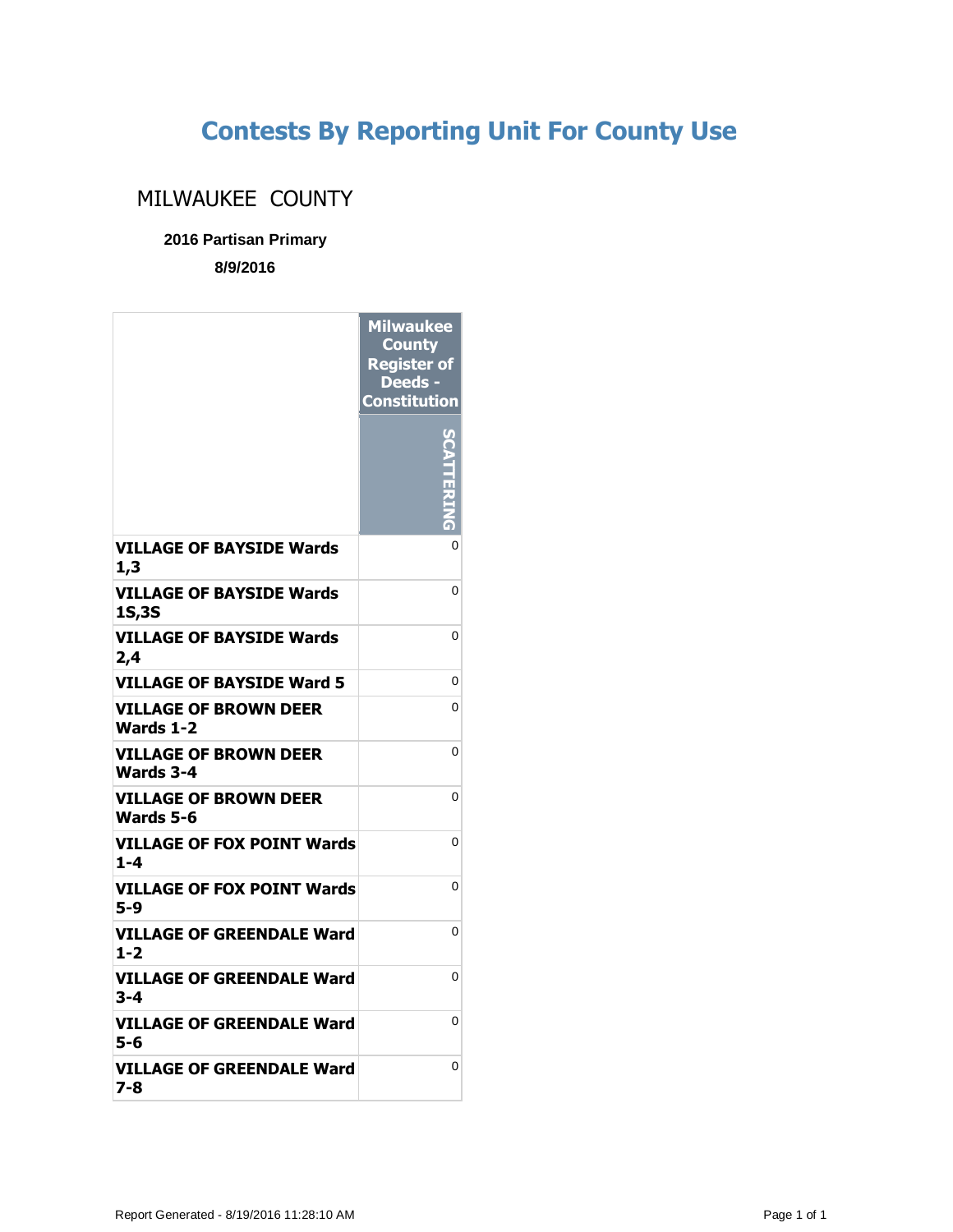| <b>VILLAGE OF GREENDALE Ward</b><br>$9 - 10$          | 0 |
|-------------------------------------------------------|---|
| <b>VILLAGE OF HALES CORNERS</b><br>Wards 1-3          | 0 |
| <b>VILLAGE OF HALES CORNERS</b><br>Wards 4-6          | 0 |
| <b>VILLAGE OF HALES CORNERS</b><br>Wards 7-9          | 0 |
| <b>VILLAGE OF RIVER HILLS</b><br><b>Ward 1-3</b>      | 0 |
| <b>VILLAGE OF SHOREWOOD</b><br><b>Ward 1-4</b>        | 0 |
| VILLAGE OF SHOREWOOD<br><b>Ward 5-8</b>               | 0 |
| <b>VILLAGE OF SHOREWOOD</b><br><b>Ward 9-12</b>       | 0 |
| <b>VILLAGE OF WEST</b><br><b>MILWAUKEE Ward 1-2,5</b> | 0 |
| <b>VILLAGE OF WEST</b><br><b>MILWAUKEE Ward 3-4,6</b> | 0 |
| <b>VILLAGE OF WHITEFISH BAY</b><br>Wards 1-2          | 0 |
| <b>VILLAGE OF WHITEFISH BAY</b><br><b>Wards 3-4</b>   | 0 |
| VILLAGE OF WHITEFISH BAY<br>Wards 5-6                 | 0 |
| VILLAGE OF WHITEFISH BAY<br>Ward 7                    | 0 |
| <b>VILLAGE OF WHITEFISH BAY</b><br><b>Wards 8,10</b>  | 0 |
| <b>VILLAGE OF WHITEFISH BAY</b><br><b>Wards 9,11</b>  | 0 |
| <b>VILLAGE OF WHITEFISH BAY</b><br>Ward 12            | 0 |
| <b>CITY OF CUDAHY Wards 1-3</b>                       | 0 |
| <b>CITY OF CUDAHY Wards 4-6</b>                       | 0 |
| <b>CITY OF CUDAHY Wards 7-9</b>                       | 0 |
| <b>CITY OF CUDAHY Wards 10-12</b>                     | 0 |
| <b>CITY OF CUDAHY Wards 13-15</b>                     | 0 |
| <b>CITY OF FRANKLIN Ward 1</b>                        | 0 |
| <b>CITY OF FRANKLIN Ward 2</b>                        | 0 |
| <b>CITY OF FRANKLIN Ward 3</b>                        | 0 |
| <b>CITY OF FRANKLIN Ward 4</b>                        | 0 |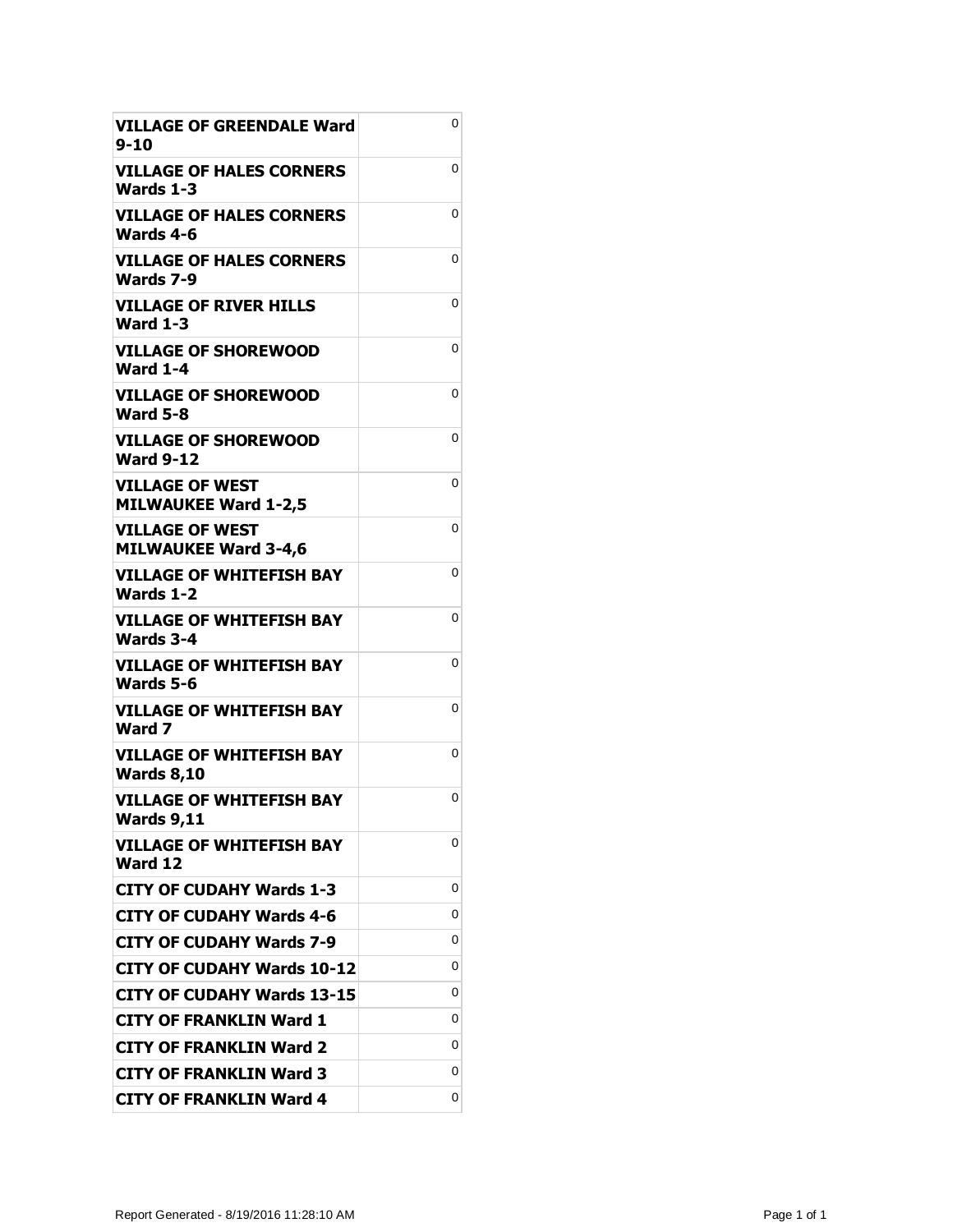| <b>CITY OF FRANKLIN Ward 5</b>        | 0 |
|---------------------------------------|---|
| CITY OF FRANKLIN Ward 6               | 0 |
| CITY OF FRANKLIN Ward 7               | 0 |
| <b>CITY OF FRANKLIN Ward 8</b>        | 0 |
| <b>CITY OF FRANKLIN Ward 9</b>        | 0 |
| CITY OF FRANKLIN Ward 10              | 0 |
| CITY OF FRANKLIN Ward 11              | 0 |
| CITY OF FRANKLIN Ward 12              | 0 |
| <b>CITY OF FRANKLIN Ward 13</b>       | 0 |
| CITY OF FRANKLIN Ward 14              | 0 |
| CITY OF FRANKLIN Ward 15A             | 0 |
| <b>CITY OF FRANKLIN Ward 15B</b>      | 0 |
| CITY OF FRANKLIN Ward 16              | 0 |
| <b>CITY OF FRANKLIN Ward 17</b>       | 0 |
| CITY OF FRANKLIN Ward 18              | 0 |
| CITY OF FRANKLIN Ward 19              | 0 |
| <b>CITY OF FRANKLIN Ward 20</b>       | 0 |
| CITY OF FRANKLIN Ward 21              | 0 |
| <b>CITY OF FRANKLIN Ward 22B</b>      | 0 |
| CITY OF FRANKLIN Ward 22A             | 0 |
| <b>CITY OF FRANKLIN Ward 23</b>       | 0 |
| <b>CITY OF GLENDALE Ward 1,7</b>      | 0 |
| CITY OF GLENDALE Wards                | 0 |
| 2,8S                                  | 0 |
| <b>CITY OF GLENDALE Ward 3,9</b>      | 0 |
| <b>CITY OF GLENDALE Ward 4,10</b>     | 0 |
| <b>CITY OF GLENDALE Wards</b><br>5,11 |   |
| <b>CITY OF GLENDALE Ward 6,12</b>     | 0 |
| <b>CITY OF GLENDALE Ward 8</b>        | 0 |
| <b>CITY OF GLENDALE Ward 11S</b>      | 0 |
| <b>CITY OF GREENFIELD Ward 1</b>      | 0 |
| <b>CITY OF GREENFIELD Ward 2</b>      | 0 |
| <b>CITY OF GREENFIELD Ward 3</b>      | 0 |
| <b>CITY OF GREENFIELD Ward 4</b>      | 0 |
| <b>CITY OF GREENFIELD Ward 5</b>      | 0 |
| <b>CITY OF GREENFIELD Ward 6</b>      | 0 |
| <b>CITY OF GREENFIELD Ward 7</b>      | 0 |
| <b>CITY OF GREENFIELD Ward 8</b>      | 0 |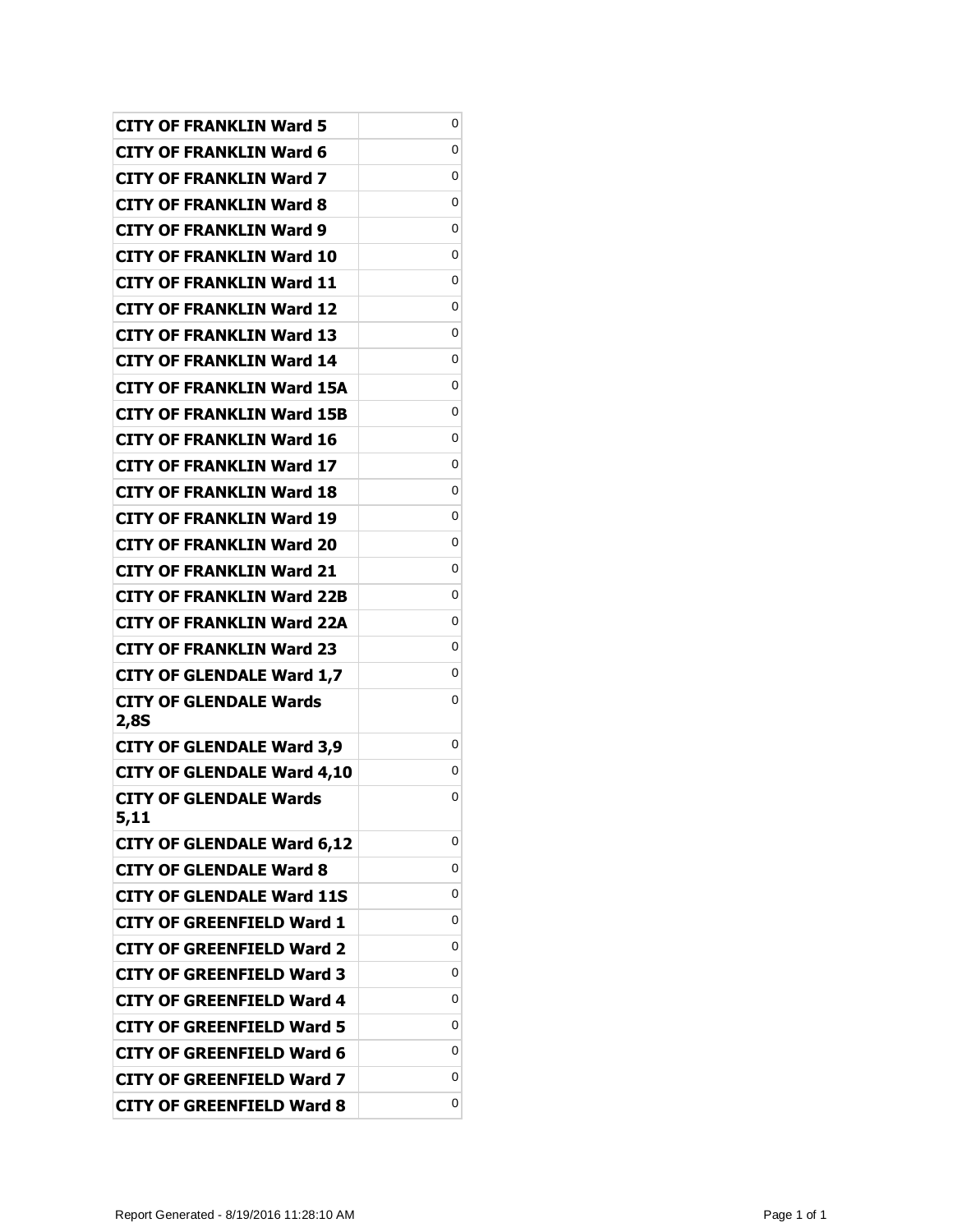| CITY OF GREENFIELD Ward 9         | 0 |
|-----------------------------------|---|
| CITY OF GREENFIELD Ward 10        | 0 |
| CITY OF GREENFIELD Ward 11        | 0 |
| CITY OF GREENFIELD Ward 12        | 0 |
| <b>CITY OF GREENFIELD Ward 13</b> | 0 |
| CITY OF GREENFIELD Ward 14        | 0 |
| CITY OF GREENFIELD Ward 15        | 0 |
| CITY OF GREENFIELD Ward 16        | 0 |
| CITY OF GREENFIELD Ward 17        | 0 |
| CITY OF GREENFIELD Ward 18        | 0 |
| CITY OF GREENFIELD Ward 19        | 0 |
| CITY OF GREENFIELD Ward 20        | 0 |
| CITY OF GREENFIELD Ward 21        | 0 |
| CITY OF MILWAUKEE Ward 1          | 0 |
| <b>CITY OF MILWAUKEE Ward 2</b>   | 0 |
| CITY OF MILWAUKEE Ward 3          | 0 |
| CITY OF MILWAUKEE Ward 4          | 0 |
| <b>CITY OF MILWAUKEE Ward 5</b>   | 0 |
| CITY OF MILWAUKEE Ward 6          | 0 |
| <b>CITY OF MILWAUKEE Ward 7</b>   | 0 |
| <b>CITY OF MILWAUKEE Ward 8</b>   | 0 |
| CITY OF MILWAUKEE Ward 9          | 0 |
| CITY OF MILWAUKEE Ward 10         | 0 |
| CITY OF MILWAUKEE Ward 11         | 0 |
| CITY OF MILWAUKEE Ward 12         | 0 |
| <b>CITY OF MILWAUKEE Ward 13</b>  | 0 |
| <b>CITY OF MILWAUKEE Ward 14</b>  | 0 |
| <b>CITY OF MILWAUKEE Ward 15</b>  | 0 |
| <b>CITY OF MILWAUKEE Ward 16</b>  | 0 |
| <b>CITY OF MILWAUKEE Ward 17</b>  | 0 |
| <b>CITY OF MILWAUKEE Ward 18</b>  | 0 |
| <b>CITY OF MILWAUKEE Ward 19</b>  | 0 |
| <b>CITY OF MILWAUKEE Ward 20</b>  | 0 |
| <b>CITY OF MILWAUKEE Ward 21</b>  | 0 |
| <b>CITY OF MILWAUKEE Ward 22</b>  | 0 |
| <b>CITY OF MILWAUKEE Ward 23</b>  | 0 |
| <b>CITY OF MILWAUKEE Ward 24</b>  | 0 |
| <b>CITY OF MILWAUKEE Ward 25</b>  | 0 |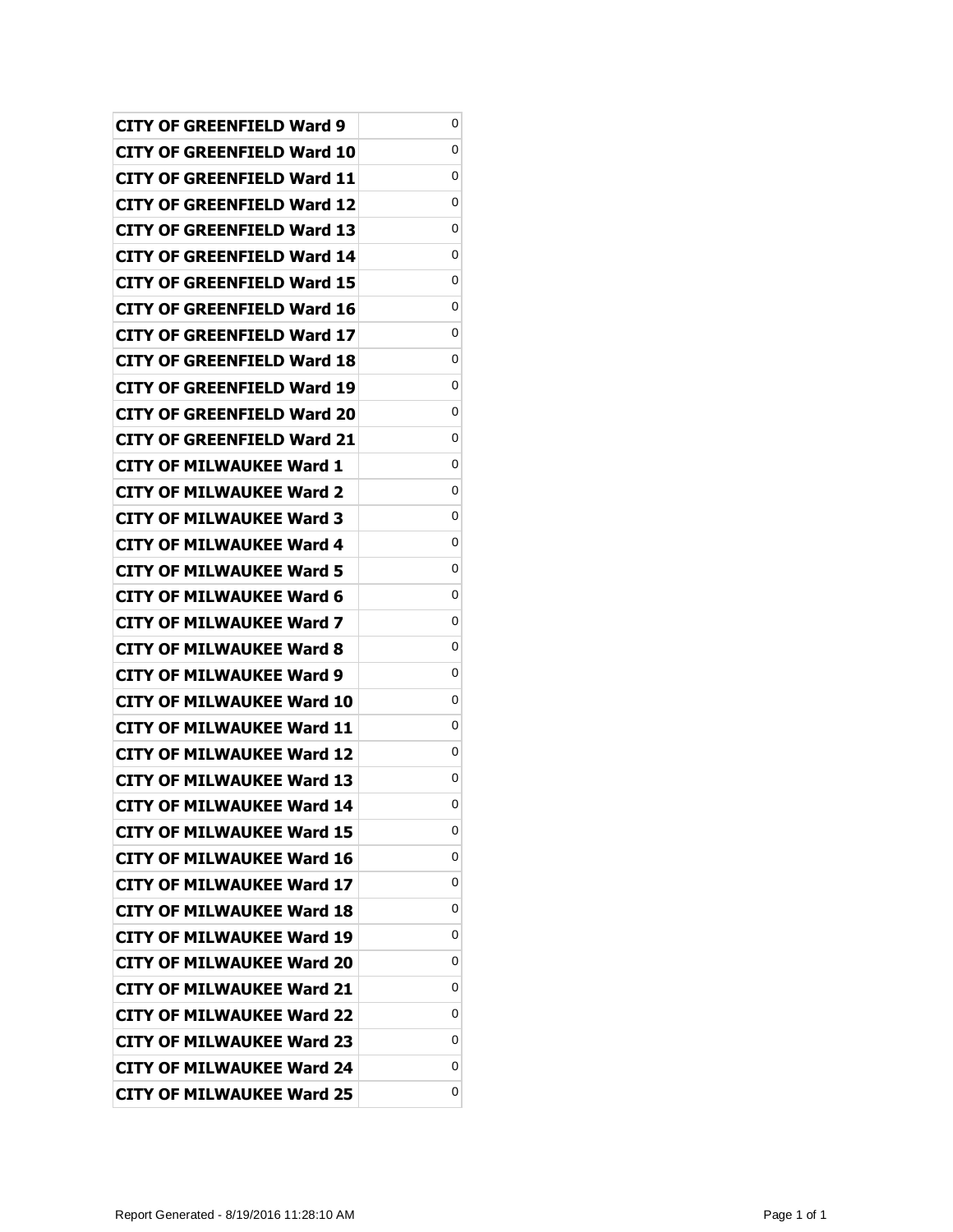| <b>CITY OF MILWAUKEE Ward 26</b> | 0 |
|----------------------------------|---|
| CITY OF MILWAUKEE Ward 27        | 0 |
| <b>CITY OF MILWAUKEE Ward 28</b> | 0 |
| CITY OF MILWAUKEE Ward 29        | 0 |
| <b>CITY OF MILWAUKEE Ward 30</b> | 0 |
| <b>CITY OF MILWAUKEE Ward 31</b> | 0 |
| <b>CITY OF MILWAUKEE Ward 32</b> | 0 |
| <b>CITY OF MILWAUKEE Ward 33</b> | 0 |
| <b>CITY OF MILWAUKEE Ward 34</b> | 0 |
| <b>CITY OF MILWAUKEE Ward 35</b> | 0 |
| <b>CITY OF MILWAUKEE Ward 36</b> | 0 |
| <b>CITY OF MILWAUKEE Ward 37</b> | 0 |
| <b>CITY OF MILWAUKEE Ward 38</b> | 0 |
| <b>CITY OF MILWAUKEE Ward 39</b> | 0 |
| <b>CITY OF MILWAUKEE Ward 40</b> | 0 |
| <b>CITY OF MILWAUKEE Ward 41</b> | 0 |
| CITY OF MILWAUKEE Ward 42        | 0 |
| <b>CITY OF MILWAUKEE Ward 43</b> | 0 |
| <b>CITY OF MILWAUKEE Ward 44</b> | 0 |
| <b>CITY OF MILWAUKEE Ward 45</b> | 0 |
| <b>CITY OF MILWAUKEE Ward 46</b> | 0 |
| <b>CITY OF MILWAUKEE Ward 47</b> | 0 |
| CITY OF MILWAUKEE Ward 48        | 0 |
| <b>CITY OF MILWAUKEE Ward 49</b> | 0 |
| <b>CITY OF MILWAUKEE Ward 50</b> | 0 |
| <b>CITY OF MILWAUKEE Ward 51</b> | 0 |
| <b>CITY OF MILWAUKEE Ward 52</b> | 0 |
| <b>CITY OF MILWAUKEE Ward 53</b> | 0 |
| <b>CITY OF MILWAUKEE Ward 54</b> | 0 |
| <b>CITY OF MILWAUKEE Ward 55</b> | 0 |
| <b>CITY OF MILWAUKEE Ward 56</b> | 0 |
| <b>CITY OF MILWAUKEE Ward 57</b> | 0 |
| <b>CITY OF MILWAUKEE Ward 58</b> | 0 |
| <b>CITY OF MILWAUKEE Ward 59</b> | 0 |
| <b>CITY OF MILWAUKEE Ward 60</b> | 0 |
| <b>CITY OF MILWAUKEE Ward 61</b> | 0 |
| <b>CITY OF MILWAUKEE Ward 62</b> | 0 |
| <b>CITY OF MILWAUKEE Ward 63</b> | 0 |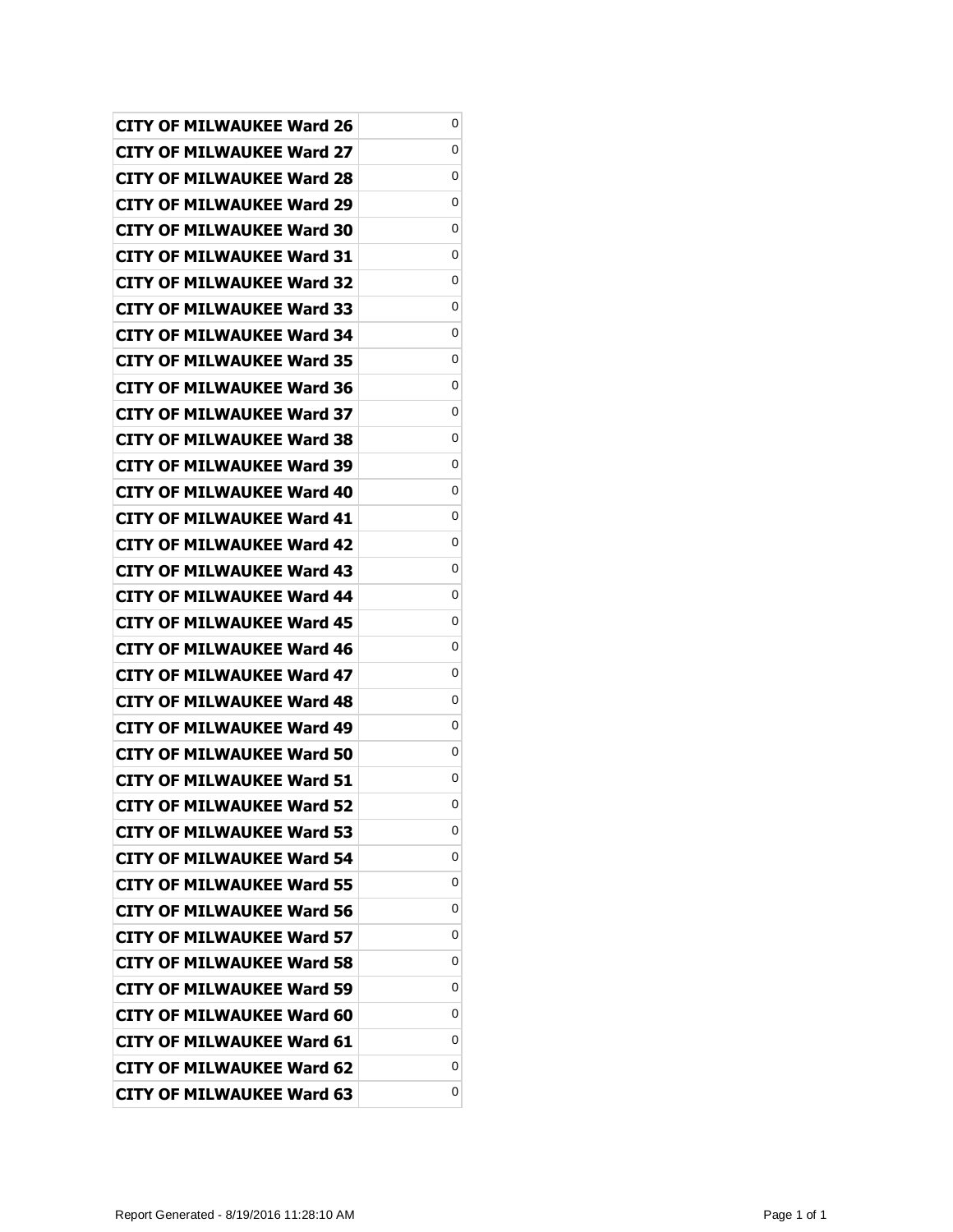| <b>CITY OF MILWAUKEE Ward 64</b> | 0 |
|----------------------------------|---|
| CITY OF MILWAUKEE Ward 65        | 0 |
| CITY OF MILWAUKEE Ward 66        | 0 |
| <b>CITY OF MILWAUKEE Ward 67</b> | 0 |
| <b>CITY OF MILWAUKEE Ward 68</b> | 0 |
| CITY OF MILWAUKEE Ward 69        | 0 |
| CITY OF MILWAUKEE Ward 70        | 0 |
| CITY OF MILWAUKEE Ward 71        | 0 |
| <b>CITY OF MILWAUKEE Ward 72</b> | 0 |
| CITY OF MILWAUKEE Ward 73        | 0 |
| CITY OF MILWAUKEE Ward 74        | 0 |
| CITY OF MILWAUKEE Ward 75        | 1 |
| CITY OF MILWAUKEE Ward 76        | 0 |
| <b>CITY OF MILWAUKEE Ward 77</b> | 0 |
| <b>CITY OF MILWAUKEE Ward 78</b> | 1 |
| CITY OF MILWAUKEE Ward 79        | 0 |
| CITY OF MILWAUKEE Ward 80        | 0 |
| CITY OF MILWAUKEE Ward 81        | 0 |
| <b>CITY OF MILWAUKEE Ward 82</b> | 0 |
| CITY OF MILWAUKEE Ward 83        | 0 |
| <b>CITY OF MILWAUKEE Ward 84</b> | 0 |
| CITY OF MILWAUKEE Ward 85        | 0 |
| CITY OF MILWAUKEE Ward 86        | 0 |
| CITY OF MILWAUKEE Ward 87        | 0 |
| CITY OF MILWAUKEE Ward 88        | 0 |
| <b>CITY OF MILWAUKEE Ward 89</b> | 0 |
| <b>CITY OF MILWAUKEE Ward 90</b> | 0 |
| <b>CITY OF MILWAUKEE Ward 91</b> | 0 |
| <b>CITY OF MILWAUKEE Ward 92</b> | 0 |
| <b>CITY OF MILWAUKEE Ward 93</b> | 0 |
| <b>CITY OF MILWAUKEE Ward 94</b> | 0 |
| <b>CITY OF MILWAUKEE Ward 95</b> | 0 |
| <b>CITY OF MILWAUKEE Ward 96</b> | 0 |
| <b>CITY OF MILWAUKEE Ward 97</b> | 0 |
| <b>CITY OF MILWAUKEE Ward 98</b> | 0 |
| CITY OF MILWAUKEE Ward 99        | 0 |
| CITY OF MILWAUKEE Ward<br>100    | 0 |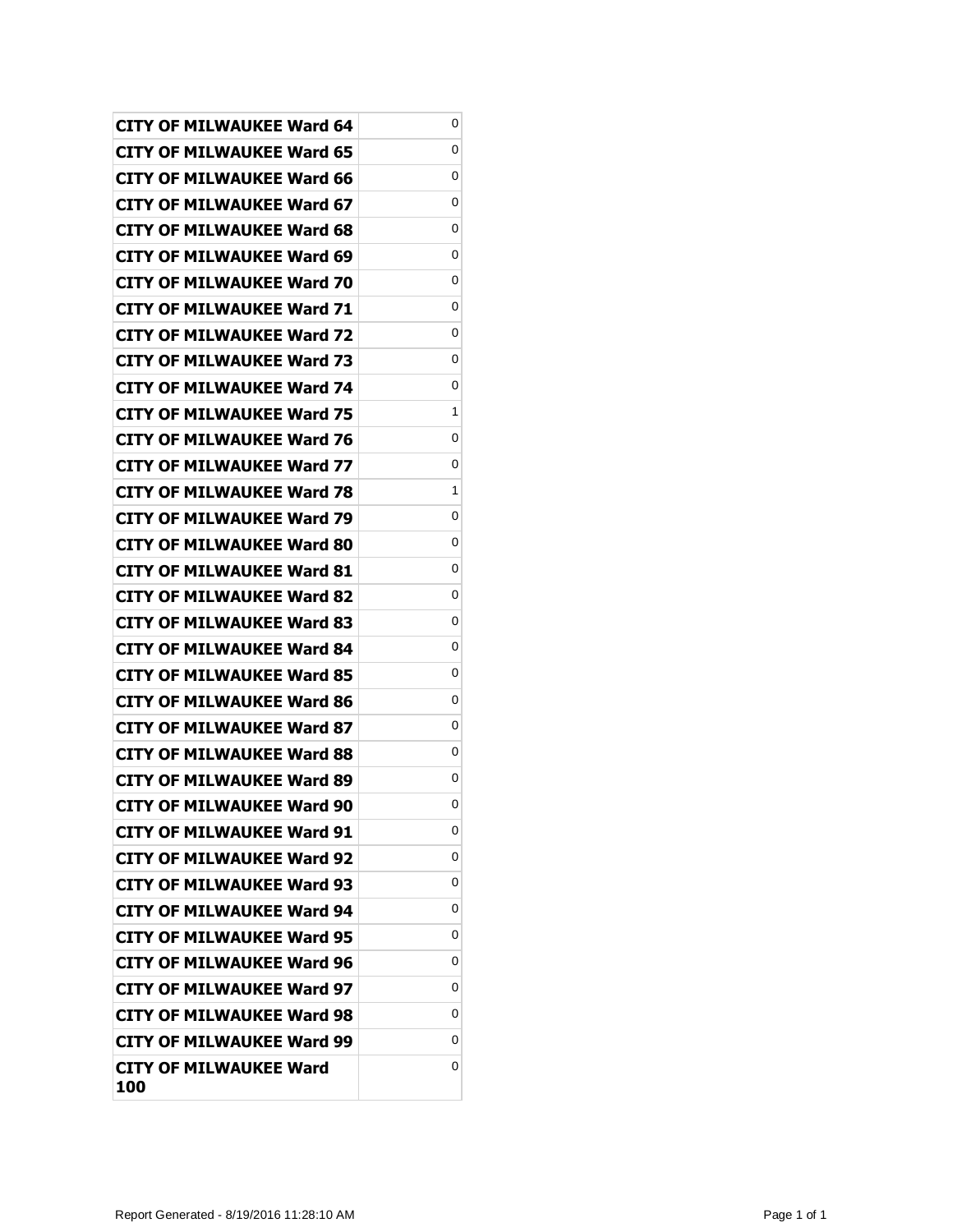| CITY OF MILWAUKEE Ward<br>101        | 1 |
|--------------------------------------|---|
| CITY OF MILWAUKEE Ward<br>102        | 0 |
| CITY OF MILWAUKEE Ward<br>103        | 0 |
| <b>CITY OF MILWAUKEE Ward</b><br>104 | 0 |
| CITY OF MILWAUKEE Ward<br>105        | 0 |
| <b>CITY OF MILWAUKEE Ward</b><br>106 | 0 |
| <b>CITY OF MILWAUKEE Ward</b><br>107 | 0 |
| <b>CITY OF MILWAUKEE Ward</b><br>108 | 0 |
| CITY OF MILWAUKEE Ward<br>109        | 0 |
| CITY OF MILWAUKEE Ward<br>110        | 0 |
| <b>CITY OF MILWAUKEE Ward</b><br>111 | 0 |
| CITY OF MILWAUKEE Ward<br>112        | 0 |
| CITY OF MILWAUKEE Ward<br>113        | 0 |
| CITY OF MILWAUKEE Ward<br>114        | 0 |
| <b>CITY OF MILWAUKEE Ward</b><br>115 | 0 |
| <b>CITY OF MILWAUKEE Ward</b><br>116 | 0 |
| CITY OF MILWAUKEE Ward<br>117        | 0 |
| CITY OF MILWAUKEE Ward<br>118        | 0 |
| <b>CITY OF MILWAUKEE Ward</b><br>119 | 0 |
| CITY OF MILWAUKEE Ward<br>120        | 0 |
| <b>CITY OF MILWAUKEE Ward</b><br>121 | 0 |
| <b>CITY OF MILWAUKEE Ward</b><br>122 | 0 |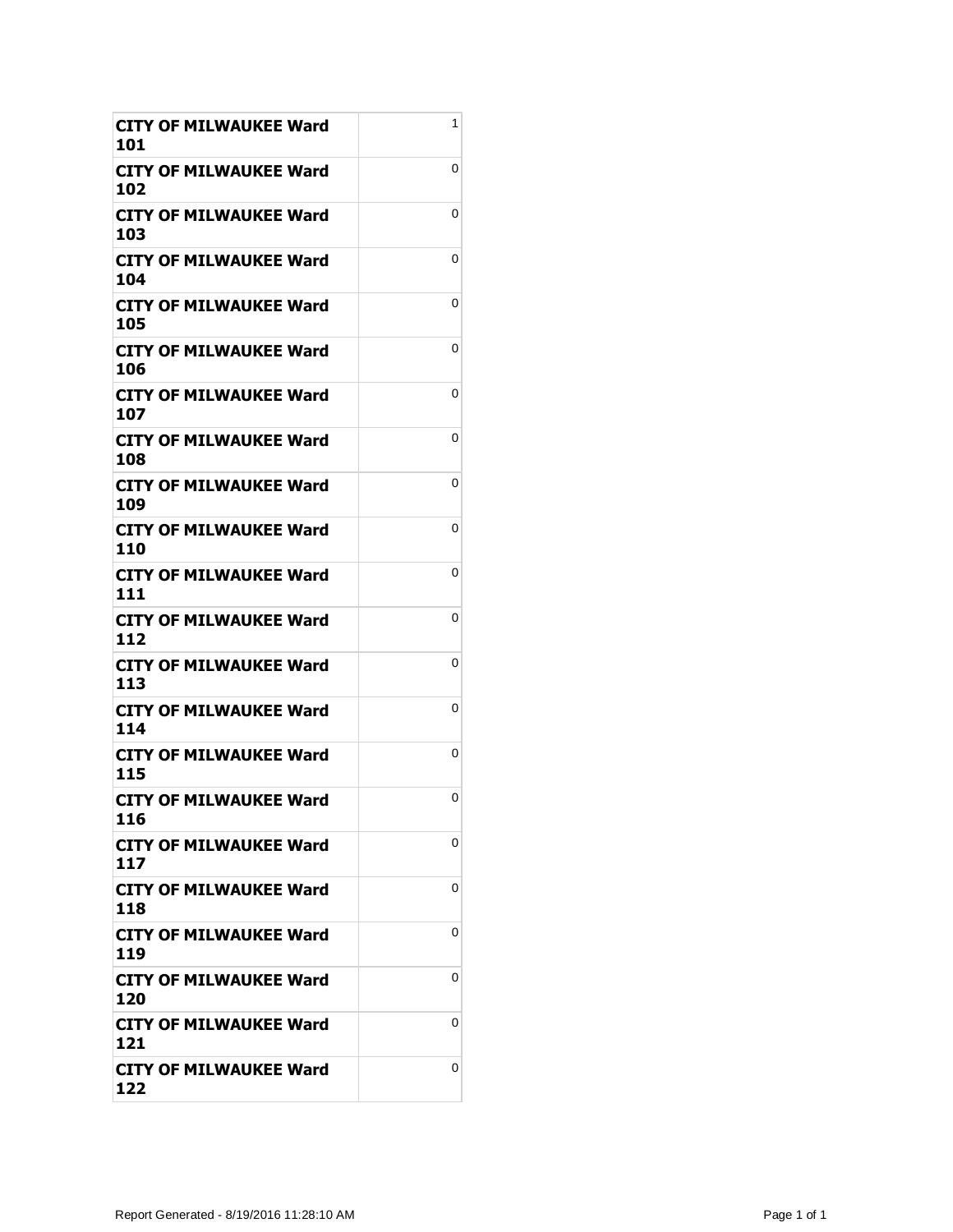| <b>CITY OF MILWAUKEE Ward</b><br>123 | 0 |
|--------------------------------------|---|
| CITY OF MILWAUKEE Ward<br>124        | 0 |
| CITY OF MILWAUKEE Ward<br>125        | 0 |
| <b>CITY OF MILWAUKEE Ward</b><br>126 | 0 |
| <b>CITY OF MILWAUKEE Ward</b><br>127 | 0 |
| <b>CITY OF MILWAUKEE Ward</b><br>128 | 0 |
| CITY OF MILWAUKEE Ward<br>129        | 0 |
| CITY OF MILWAUKEE Ward<br>130        | 0 |
| CITY OF MILWAUKEE Ward<br>131        | 0 |
| <b>CITY OF MILWAUKEE Ward</b><br>132 | 0 |
| <b>CITY OF MILWAUKEE Ward</b><br>133 | 0 |
| CITY OF MILWAUKEE Ward<br>134        | 0 |
| <b>CITY OF MILWAUKEE Ward</b><br>135 | 0 |
| CITY OF MILWAUKEE Ward<br>136        | 0 |
| <b>CITY OF MILWAUKEE Ward</b><br>137 | 0 |
| <b>CITY OF MILWAUKEE Ward</b><br>138 | 0 |
| <b>CITY OF MILWAUKEE Ward</b><br>139 | 0 |
| <b>CITY OF MILWAUKEE Ward</b><br>140 | 0 |
| CITY OF MILWAUKEE Ward<br>141        | 0 |
| <b>CITY OF MILWAUKEE Ward</b><br>142 | 0 |
| <b>CITY OF MILWAUKEE Ward</b><br>143 | 0 |
| CITY OF MILWAUKEE Ward<br>144        | 0 |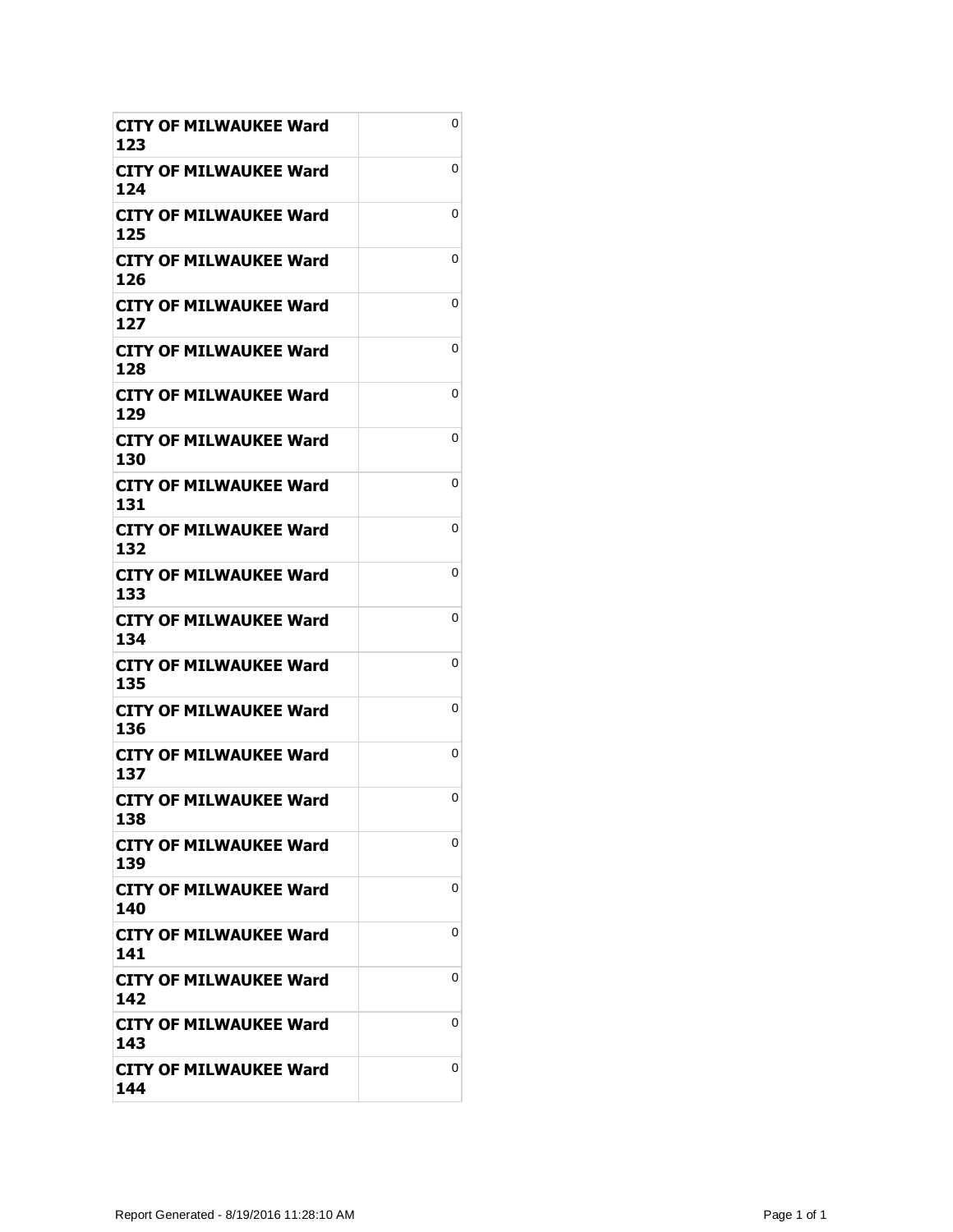| CITY OF MILWAUKEE Ward<br>145        | 0 |
|--------------------------------------|---|
| CITY OF MILWAUKEE Ward<br>146        | 0 |
| CITY OF MILWAUKEE Ward<br>147        | 0 |
| <b>CITY OF MILWAUKEE Ward</b><br>148 | 0 |
| <b>CITY OF MILWAUKEE Ward</b><br>149 | 0 |
| CITY OF MILWAUKEE Ward<br>150        | 0 |
| CITY OF MILWAUKEE Ward<br>151        | 0 |
| <b>CITY OF MILWAUKEE Ward</b><br>152 | 0 |
| CITY OF MILWAUKEE Ward<br>153        | 0 |
| <b>CITY OF MILWAUKEE Ward</b><br>154 | 0 |
| <b>CITY OF MILWAUKEE Ward</b><br>155 | 0 |
| <b>CITY OF MILWAUKEE Ward</b><br>156 | 0 |
| <b>CITY OF MILWAUKEE Ward</b><br>157 | 0 |
| CITY OF MILWAUKEE Ward<br>158        | 0 |
| <b>CITY OF MILWAUKEE Ward</b><br>159 | 0 |
| <b>CITY OF MILWAUKEE Ward</b><br>160 | 0 |
| CITY OF MILWAUKEE Ward<br>161        | 0 |
| <b>CITY OF MILWAUKEE Ward</b><br>162 | 0 |
| <b>CITY OF MILWAUKEE Ward</b><br>163 | 0 |
| CITY OF MILWAUKEE Ward<br>164        | 0 |
| <b>CITY OF MILWAUKEE Ward</b><br>165 | 0 |
| <b>CITY OF MILWAUKEE Ward</b><br>166 | 0 |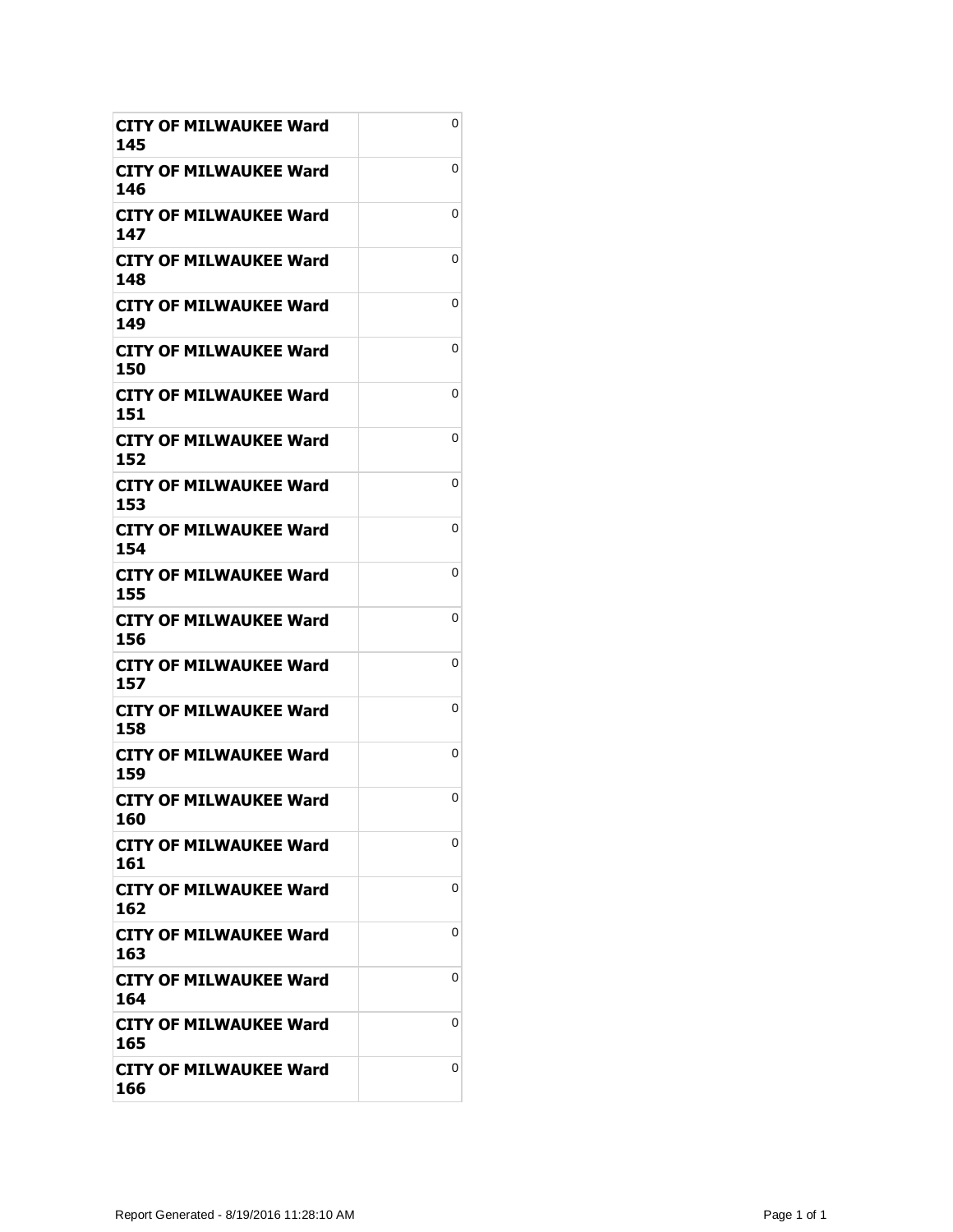| CITY OF MILWAUKEE Ward<br>167        | 0 |
|--------------------------------------|---|
| CITY OF MILWAUKEE Ward<br>168        | 1 |
| CITY OF MILWAUKEE Ward<br>169        | 0 |
| <b>CITY OF MILWAUKEE Ward</b><br>170 | 0 |
| CITY OF MILWAUKEE Ward<br>171        | 0 |
| <b>CITY OF MILWAUKEE Ward</b><br>172 | 0 |
| <b>CITY OF MILWAUKEE Ward</b><br>173 | 0 |
| <b>CITY OF MILWAUKEE Ward</b><br>174 | 1 |
| CITY OF MILWAUKEE Ward<br>175        | 0 |
| CITY OF MILWAUKEE Ward<br>176        | 1 |
| <b>CITY OF MILWAUKEE Ward</b><br>177 | 0 |
| CITY OF MILWAUKEE Ward<br>178        | 0 |
| CITY OF MILWAUKEE Ward<br>179        | 0 |
| CITY OF MILWAUKEE Ward<br>180        | 0 |
| <b>CITY OF MILWAUKEE Ward</b><br>181 | 0 |
| <b>CITY OF MILWAUKEE Ward</b><br>182 | 0 |
| CITY OF MILWAUKEE Ward<br>183        | 0 |
| <b>CITY OF MILWAUKEE Ward</b><br>184 | 0 |
| <b>CITY OF MILWAUKEE Ward</b><br>185 | 0 |
| CITY OF MILWAUKEE Ward<br>186        | 0 |
| <b>CITY OF MILWAUKEE Ward</b><br>187 | 0 |
| <b>CITY OF MILWAUKEE Ward</b><br>188 | 0 |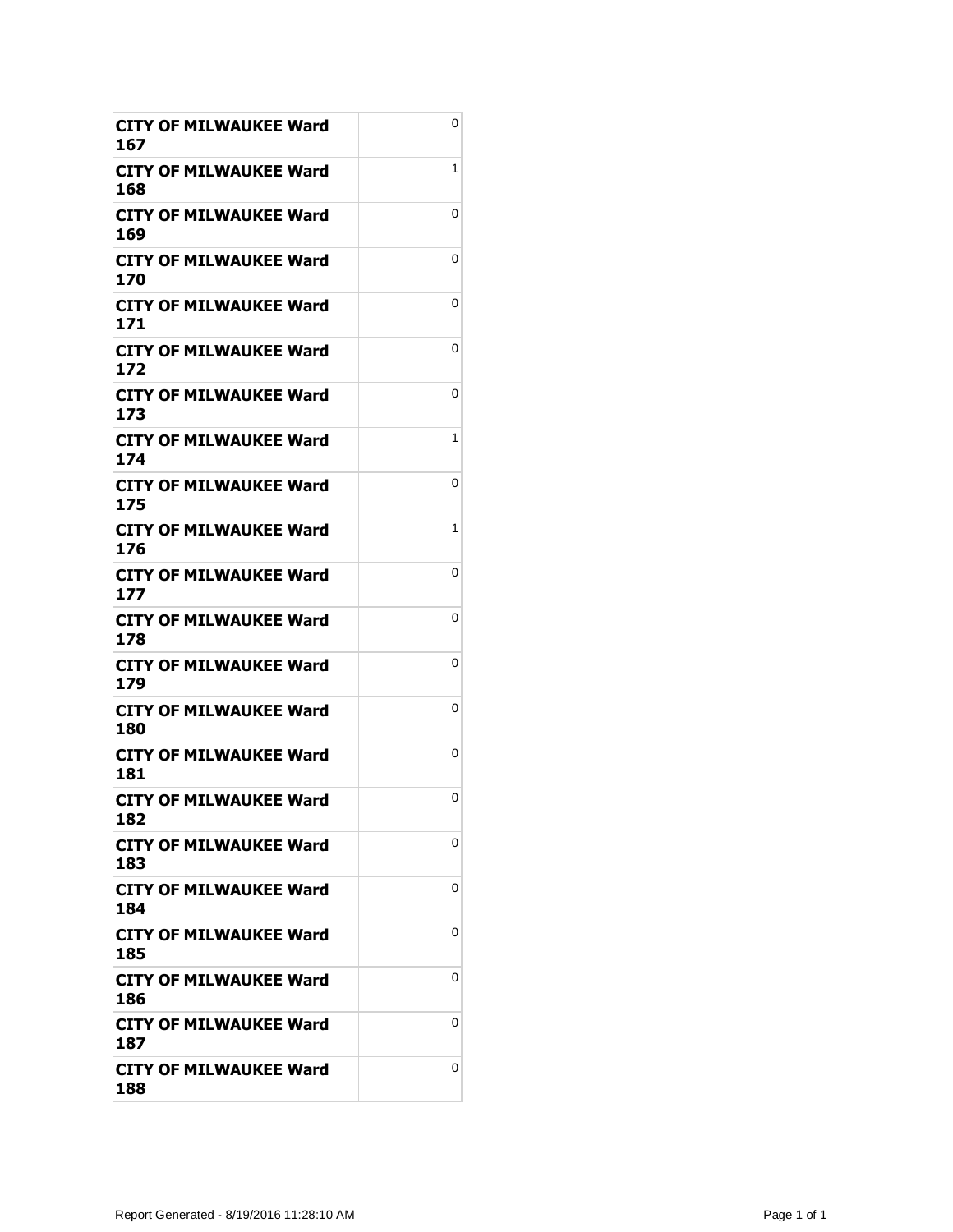| <b>CITY OF MILWAUKEE Ward</b><br>189 | 0 |
|--------------------------------------|---|
| <b>CITY OF MILWAUKEE Ward</b><br>190 | 0 |
| CITY OF MILWAUKEE Ward<br>191        | 0 |
| <b>CITY OF MILWAUKEE Ward</b><br>192 | 0 |
| <b>CITY OF MILWAUKEE Ward</b><br>193 | 0 |
| <b>CITY OF MILWAUKEE Ward</b><br>194 | 0 |
| CITY OF MILWAUKEE Ward<br>195        | 0 |
| CITY OF MILWAUKEE Ward<br>196        | 0 |
| CITY OF MILWAUKEE Ward<br>197        | 0 |
| CITY OF MILWAUKEE Ward<br>198        | 0 |
| <b>CITY OF MILWAUKEE Ward</b><br>199 | 0 |
| CITY OF MILWAUKEE Ward<br>200        | 0 |
| <b>CITY OF MILWAUKEE Ward</b><br>201 | 0 |
| CITY OF MILWAUKEE Ward<br>202        | 0 |
| <b>CITY OF MILWAUKEE Ward</b><br>203 | 0 |
| <b>CITY OF MILWAUKEE Ward</b><br>204 | 0 |
| <b>CITY OF MILWAUKEE Ward</b><br>205 | 0 |
| CITY OF MILWAUKEE Ward<br>206        | 0 |
| <b>CITY OF MILWAUKEE Ward</b><br>207 | 0 |
| <b>CITY OF MILWAUKEE Ward</b><br>208 | 0 |
| CITY OF MILWAUKEE Ward<br>209        | 0 |
| CITY OF MILWAUKEE Ward<br>210        | 0 |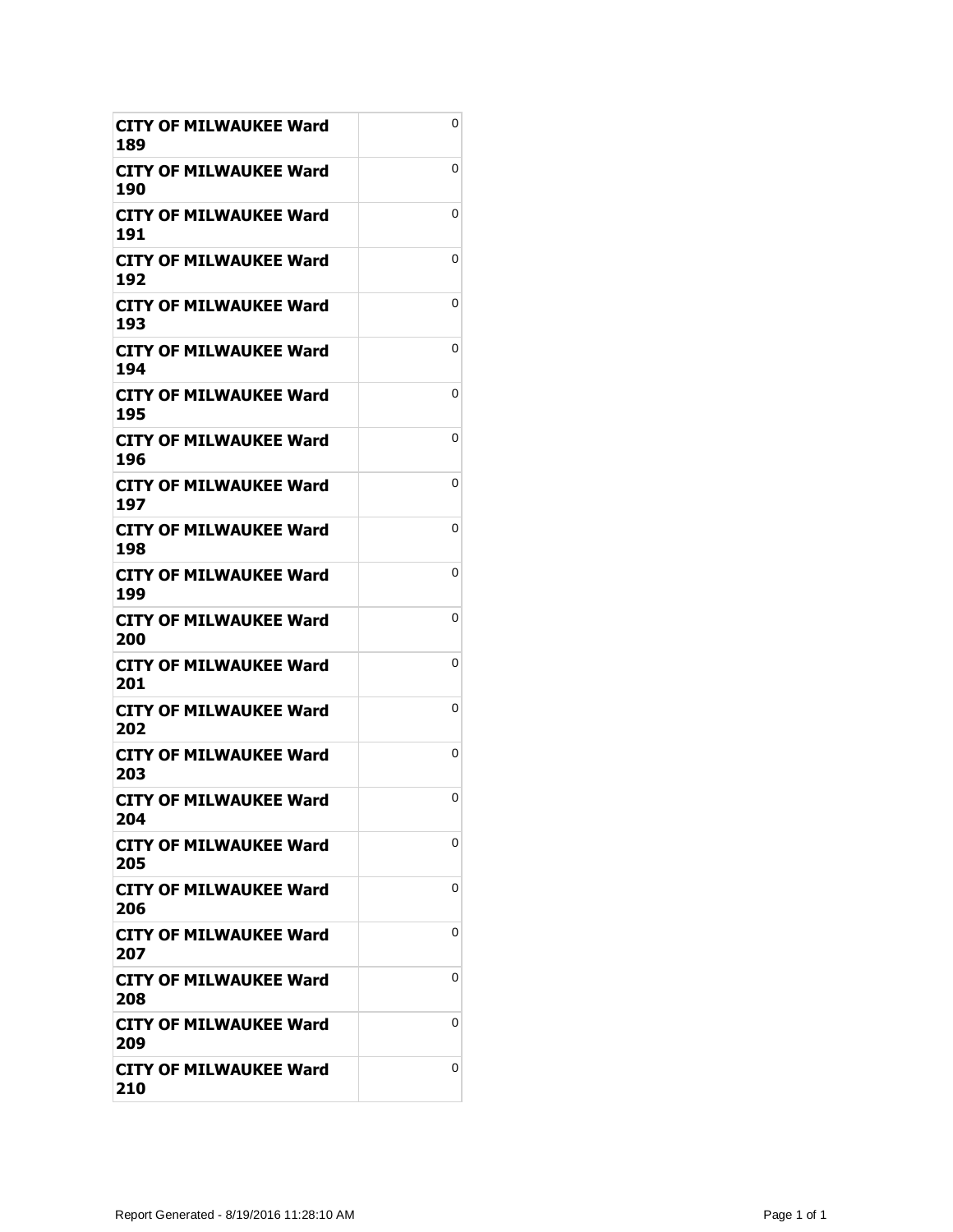| CITY OF MILWAUKEE Ward<br>211        | 0 |
|--------------------------------------|---|
| CITY OF MILWAUKEE Ward<br>212        | 0 |
| CITY OF MILWAUKEE Ward<br>213        | 0 |
| <b>CITY OF MILWAUKEE Ward</b><br>214 | 0 |
| CITY OF MILWAUKEE Ward<br>215        | 0 |
| <b>CITY OF MILWAUKEE Ward</b><br>216 | 0 |
| CITY OF MILWAUKEE Ward<br>217        | 0 |
| <b>CITY OF MILWAUKEE Ward</b><br>218 | 0 |
| CITY OF MILWAUKEE Ward<br>219        | 0 |
| CITY OF MILWAUKEE Ward<br>220        | 0 |
| <b>CITY OF MILWAUKEE Ward</b><br>221 | 0 |
| CITY OF MILWAUKEE Ward<br>222        | 0 |
| CITY OF MILWAUKEE Ward<br>223        | 0 |
| CITY OF MILWAUKEE Ward<br>224        | 0 |
| <b>CITY OF MILWAUKEE Ward</b><br>225 | 0 |
| <b>CITY OF MILWAUKEE Ward</b><br>226 | 0 |
| <b>CITY OF MILWAUKEE Ward</b><br>227 | 0 |
| CITY OF MILWAUKEE Ward<br>228        | 0 |
| <b>CITY OF MILWAUKEE Ward</b><br>229 | 0 |
| CITY OF MILWAUKEE Ward<br>230        | 0 |
| <b>CITY OF MILWAUKEE Ward</b><br>231 | 0 |
| <b>CITY OF MILWAUKEE Ward</b><br>232 | 0 |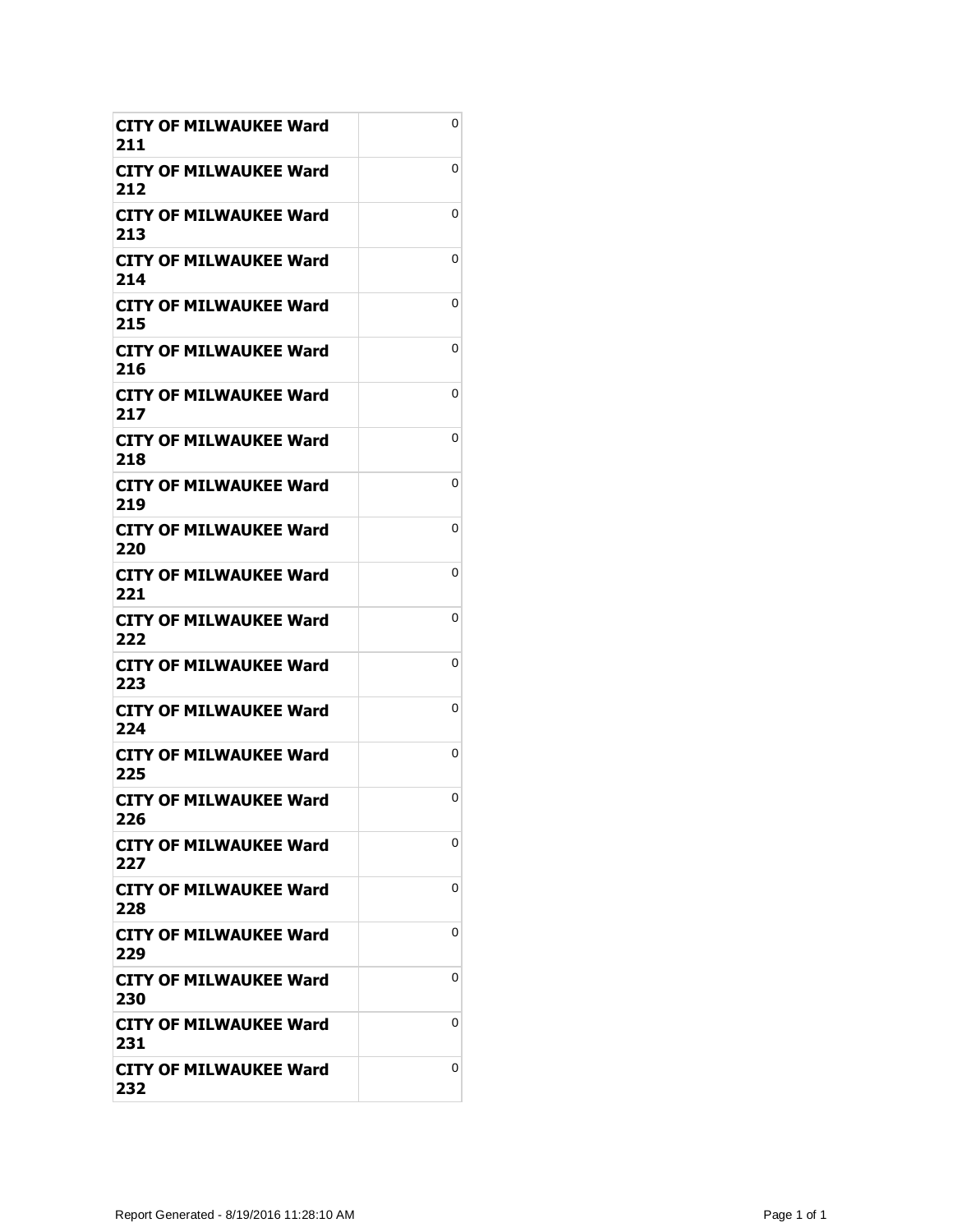| CITY OF MILWAUKEE Ward<br>233        | 0 |
|--------------------------------------|---|
| CITY OF MILWAUKEE Ward<br>234        | 0 |
| CITY OF MILWAUKEE Ward<br>235        | 0 |
| <b>CITY OF MILWAUKEE Ward</b><br>236 | 0 |
| CITY OF MILWAUKEE Ward<br>237        | 0 |
| CITY OF MILWAUKEE Ward<br>238        | 0 |
| <b>CITY OF MILWAUKEE Ward</b><br>239 | 0 |
| <b>CITY OF MILWAUKEE Ward</b><br>240 | 0 |
| CITY OF MILWAUKEE Ward<br>241        | 0 |
| CITY OF MILWAUKEE Ward<br>242        | 1 |
| <b>CITY OF MILWAUKEE Ward</b><br>243 | 0 |
| CITY OF MILWAUKEE Ward<br>244        | 1 |
| CITY OF MILWAUKEE Ward<br>245        | 0 |
| CITY OF MILWAUKEE Ward<br>246        | 0 |
| <b>CITY OF MILWAUKEE Ward</b><br>247 | 0 |
| <b>CITY OF MILWAUKEE Ward</b><br>248 | 0 |
| CITY OF MILWAUKEE Ward<br>249        | 0 |
| CITY OF MILWAUKEE Ward<br>250        | 0 |
| <b>CITY OF MILWAUKEE Ward</b><br>251 | 0 |
| CITY OF MILWAUKEE Ward<br>252        | 0 |
| <b>CITY OF MILWAUKEE Ward</b><br>253 | 0 |
| <b>CITY OF MILWAUKEE Ward</b><br>254 | 0 |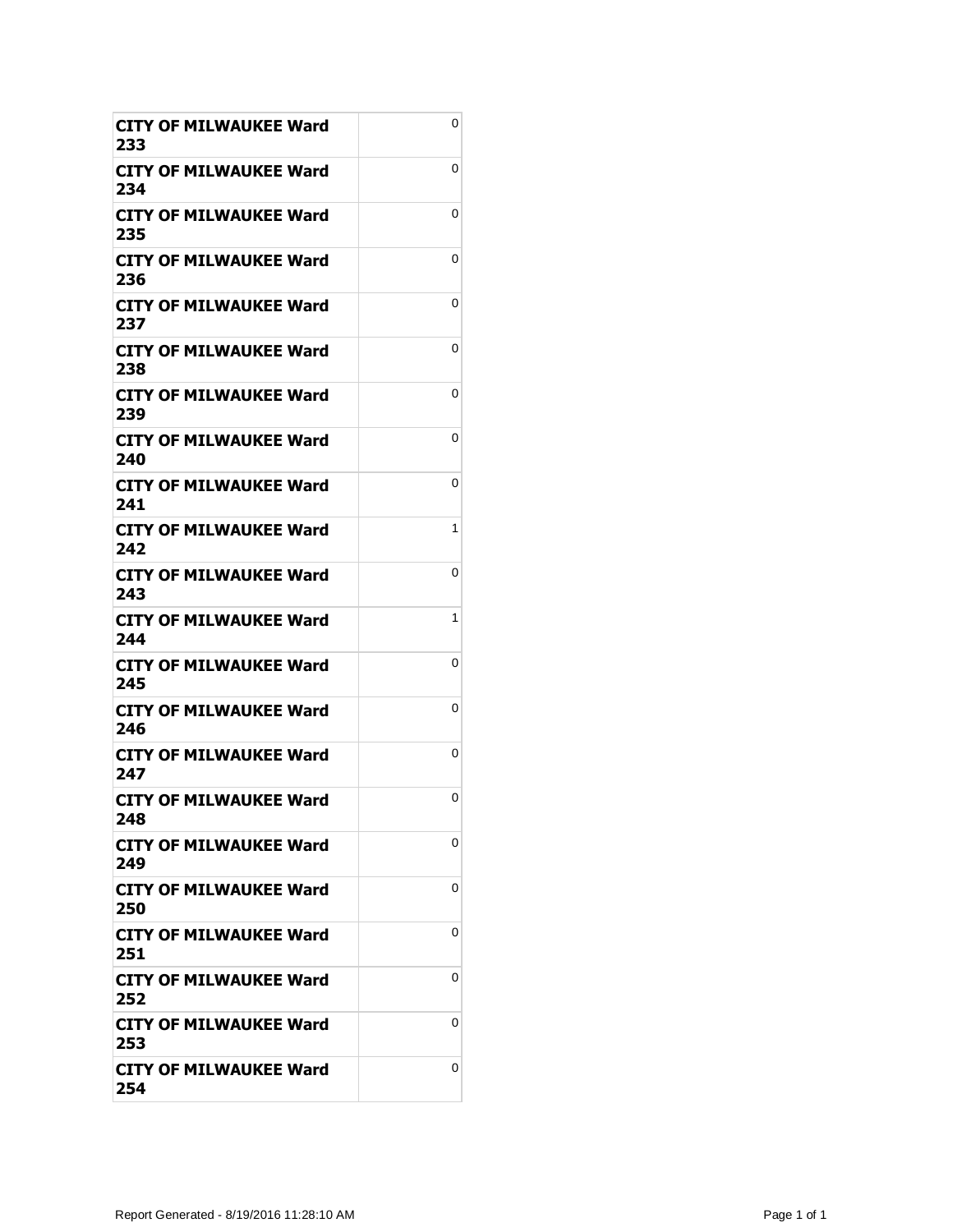| CITY OF MILWAUKEE Ward<br>255        | 0 |
|--------------------------------------|---|
| CITY OF MILWAUKEE Ward<br>256        | 0 |
| CITY OF MILWAUKEE Ward<br>257        | 0 |
| <b>CITY OF MILWAUKEE Ward</b><br>258 | 0 |
| CITY OF MILWAUKEE Ward<br>259        | 0 |
| <b>CITY OF MILWAUKEE Ward</b><br>260 | 0 |
| <b>CITY OF MILWAUKEE Ward</b><br>261 | 0 |
| <b>CITY OF MILWAUKEE Ward</b><br>262 | 0 |
| CITY OF MILWAUKEE Ward<br>263        | 0 |
| CITY OF MILWAUKEE Ward<br>264        | 0 |
| <b>CITY OF MILWAUKEE Ward</b><br>265 | 0 |
| CITY OF MILWAUKEE Ward<br>266        | 0 |
| <b>CITY OF MILWAUKEE Ward</b><br>267 | 0 |
| CITY OF MILWAUKEE Ward<br>268        | 0 |
| <b>CITY OF MILWAUKEE Ward</b><br>269 | 1 |
| <b>CITY OF MILWAUKEE Ward</b><br>270 | 0 |
| CITY OF MILWAUKEE Ward<br>271        | 0 |
| CITY OF MILWAUKEE Ward<br>272        | 0 |
| <b>CITY OF MILWAUKEE Ward</b><br>273 | 0 |
| CITY OF MILWAUKEE Ward<br>274        | 0 |
| <b>CITY OF MILWAUKEE Ward</b><br>275 | 0 |
| <b>CITY OF MILWAUKEE Ward</b><br>276 | 0 |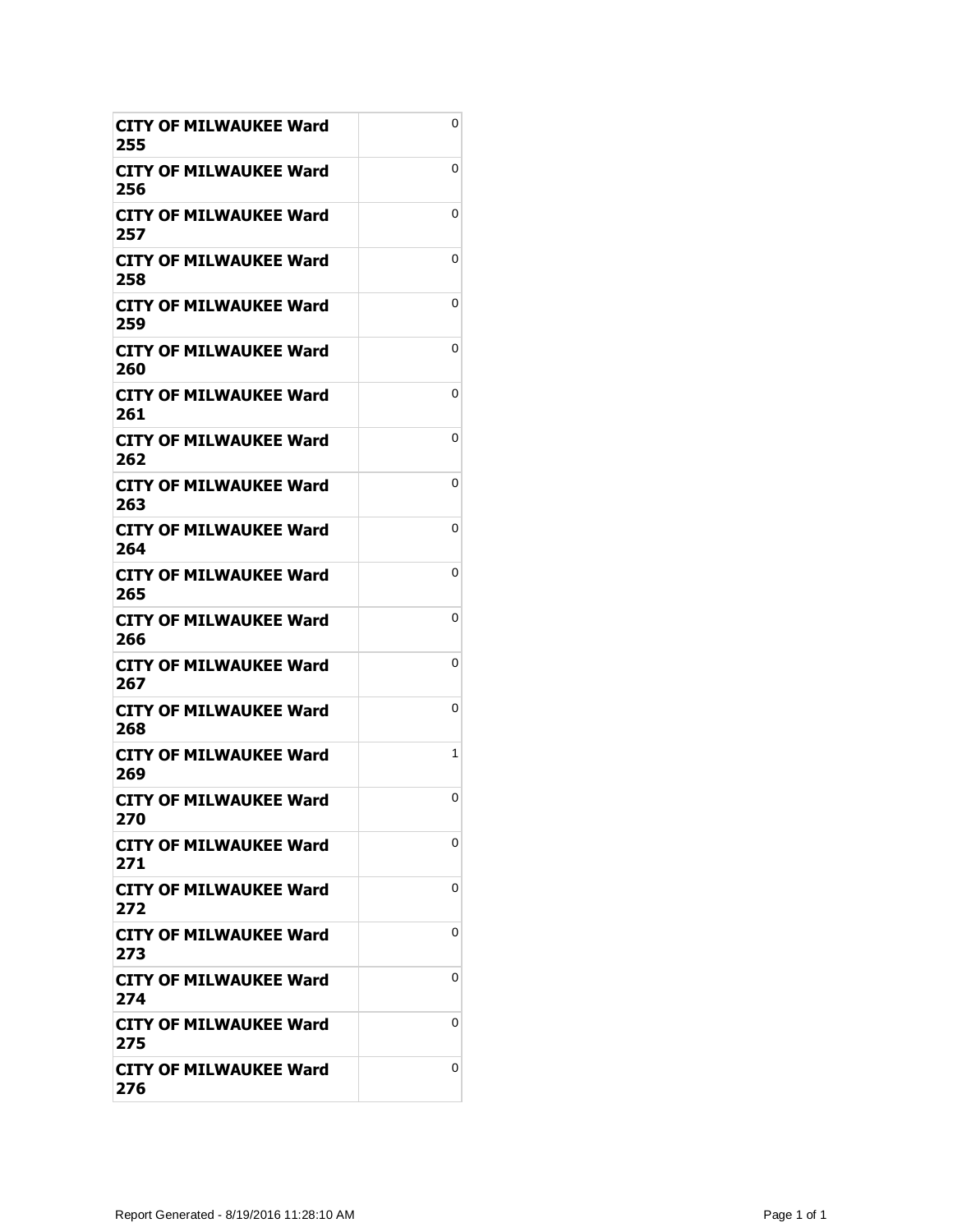| CITY OF MILWAUKEE Ward<br>277        | 0 |
|--------------------------------------|---|
| CITY OF MILWAUKEE Ward<br>278        | 0 |
| CITY OF MILWAUKEE Ward<br>279        | 0 |
| <b>CITY OF MILWAUKEE Ward</b><br>280 | 0 |
| CITY OF MILWAUKEE Ward<br>281        | 0 |
| CITY OF MILWAUKEE Ward<br>282        | 0 |
| CITY OF MILWAUKEE Ward<br>283        | 0 |
| <b>CITY OF MILWAUKEE Ward</b><br>284 | 0 |
| CITY OF MILWAUKEE Ward<br>285        | 0 |
| CITY OF MILWAUKEE Ward<br>286        | 0 |
| <b>CITY OF MILWAUKEE Ward</b><br>287 | 0 |
| CITY OF MILWAUKEE Ward<br>288        | 0 |
| <b>CITY OF MILWAUKEE Ward</b><br>289 | 0 |
| CITY OF MILWAUKEE Ward<br>290        | 1 |
| <b>CITY OF MILWAUKEE Ward</b><br>291 | 0 |
| <b>CITY OF MILWAUKEE Ward</b><br>292 | 0 |
| CITY OF MILWAUKEE Ward<br>293        | 0 |
| CITY OF MILWAUKEE Ward<br>294        | 0 |
| <b>CITY OF MILWAUKEE Ward</b><br>295 | 0 |
| CITY OF MILWAUKEE Ward<br>296        | 0 |
| <b>CITY OF MILWAUKEE Ward</b><br>297 | 0 |
| <b>CITY OF MILWAUKEE Ward</b><br>298 | 0 |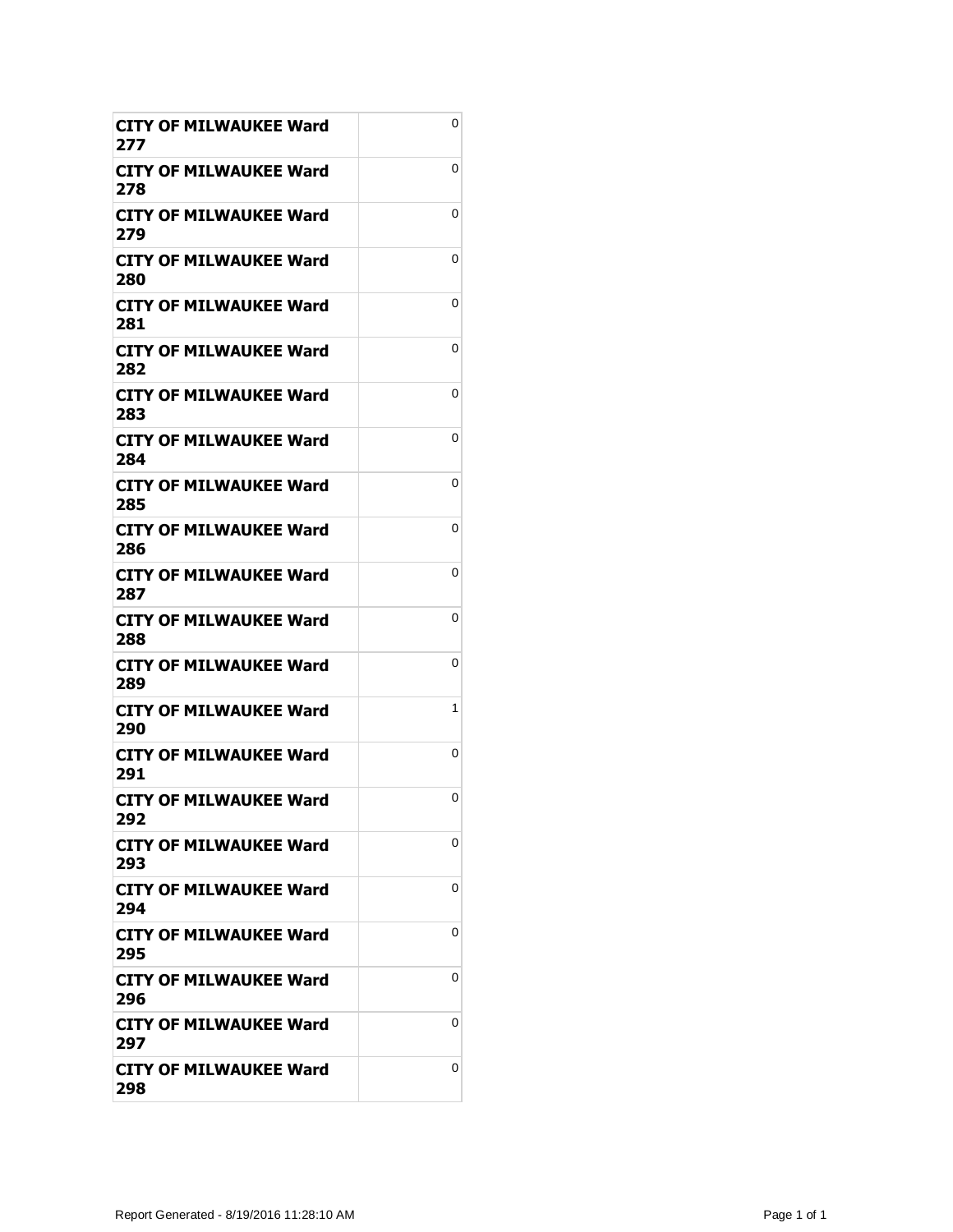| CITY OF MILWAUKEE Ward<br>299        | 0 |
|--------------------------------------|---|
| CITY OF MILWAUKEE Ward<br>300        | 0 |
| CITY OF MILWAUKEE Ward<br>301        | 0 |
| <b>CITY OF MILWAUKEE Ward</b><br>302 | 0 |
| CITY OF MILWAUKEE Ward<br>303        | 0 |
| <b>CITY OF MILWAUKEE Ward</b><br>304 | 0 |
| CITY OF MILWAUKEE Ward<br>305        | 0 |
| <b>CITY OF MILWAUKEE Ward</b><br>306 | 0 |
| CITY OF MILWAUKEE Ward<br>307        | 0 |
| CITY OF MILWAUKEE Ward<br>308        | 0 |
| <b>CITY OF MILWAUKEE Ward</b><br>309 | 0 |
| CITY OF MILWAUKEE Ward<br>310        | 0 |
| <b>CITY OF MILWAUKEE Ward</b><br>311 | 0 |
| CITY OF MILWAUKEE Ward<br>312        | 0 |
| <b>CITY OF MILWAUKEE Ward</b><br>313 | 0 |
| <b>CITY OF MILWAUKEE Ward</b><br>314 | 0 |
| CITY OF MILWAUKEE Ward<br>315        | 0 |
| CITY OF MILWAUKEE Ward<br>316        | 0 |
| <b>CITY OF MILWAUKEE Ward</b><br>317 | 0 |
| CITY OF MILWAUKEE Ward<br>320        | 0 |
| <b>CITY OF MILWAUKEE Ward</b><br>321 | 0 |
| <b>CITY OF MILWAUKEE Ward</b><br>322 | 0 |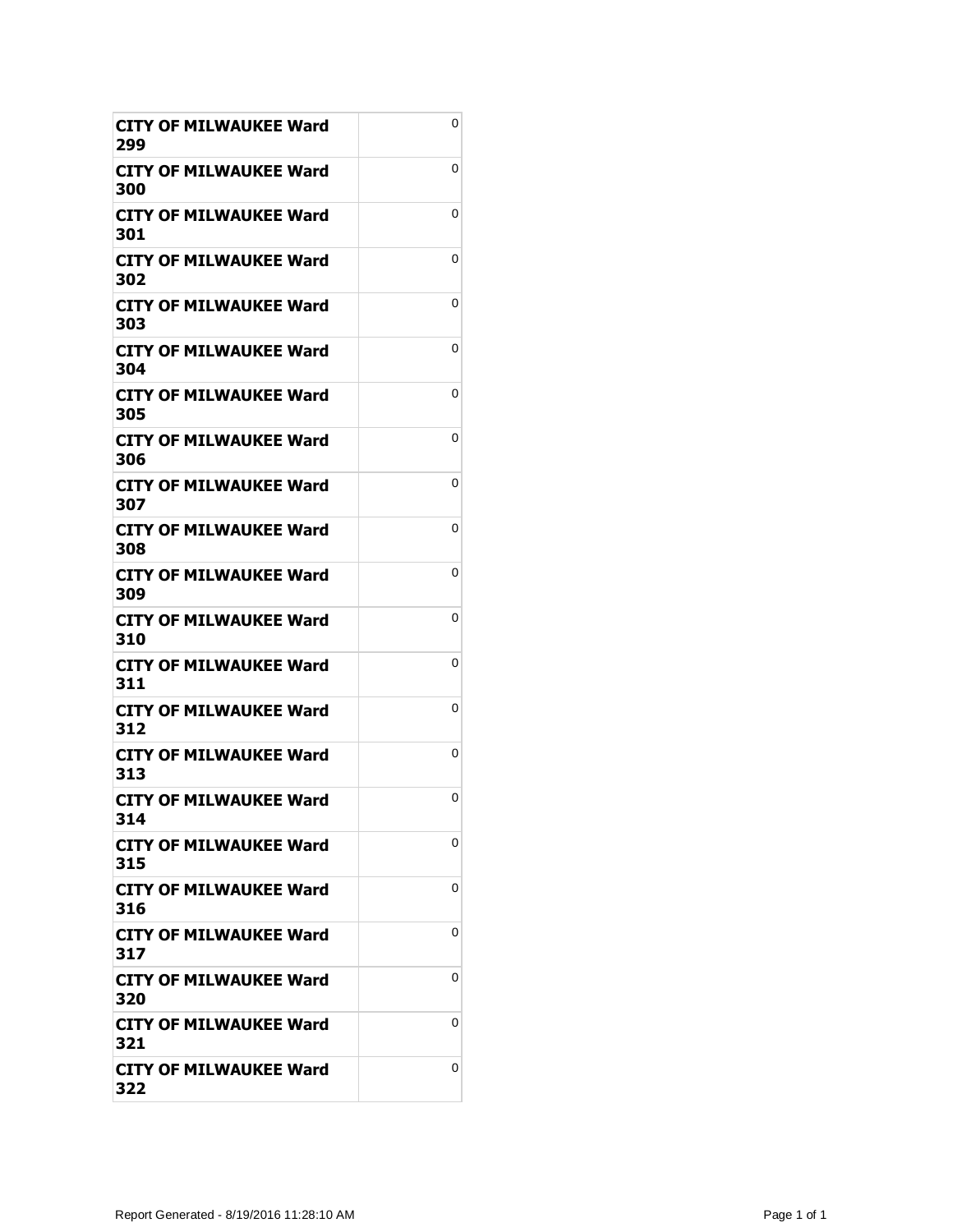| CITY OF MILWAUKEE Ward<br>323                       | 0 |
|-----------------------------------------------------|---|
| <b>CITY OF MILWAUKEE Ward</b><br>324                | 0 |
| CITY OF MILWAUKEE Ward<br>325                       | 0 |
| <b>CITY OF MILWAUKEE Ward</b><br>326                | 0 |
| <b>CITY OF MILWAUKEE Ward</b><br>327                | 0 |
| <b>CITY OF OAK CREEK Wards 1-</b><br>з              | 0 |
| CITY OF OAK CREEK Wards 4-<br>6                     | 0 |
| <b>CITY OF OAK CREEK Wards 7-</b><br>9              | 0 |
| CITY OF OAK CREEK Wards<br>10-12                    | 1 |
| CITY OF OAK CREEK Wards<br>$13 - 15$                | 0 |
| <b>CITY OF OAK CREEK Wards</b><br>16-19             | 0 |
| <b>CITY OF ST. FRANCIS Wards</b><br>$1 - 4$         | 0 |
| <b>CITY OF ST. FRANCIS Wards</b><br>5-8             | 0 |
| CITY OF ST. FRANCIS Wards<br>$9 - 12$               | 0 |
| <b>CITY OF SOUTH MILWAUKEE</b><br><b>Ward 1-4</b>   | 0 |
| <b>CITY OF SOUTH MILWAUKEE</b><br><b>Ward 5-8</b>   | 0 |
| <b>CITY OF SOUTH MILWAUKEE</b><br><b>Ward 9-12</b>  | 0 |
|                                                     |   |
| <b>CITY OF SOUTH MILWAUKEE</b><br><b>Ward 13-16</b> | 0 |
| <b>CITY OF WAUWATOSA Ward 1</b>                     | 0 |
| <b>CITY OF WAUWATOSA Ward 2</b>                     | 0 |
| CITY OF WAUWATOSA Ward 3                            | 0 |
| <b>CITY OF WAUWATOSA Ward 4</b>                     | 0 |
| <b>CITY OF WAUWATOSA Ward 5</b>                     | 0 |
| <b>CITY OF WAUWATOSA Ward 6</b>                     | 0 |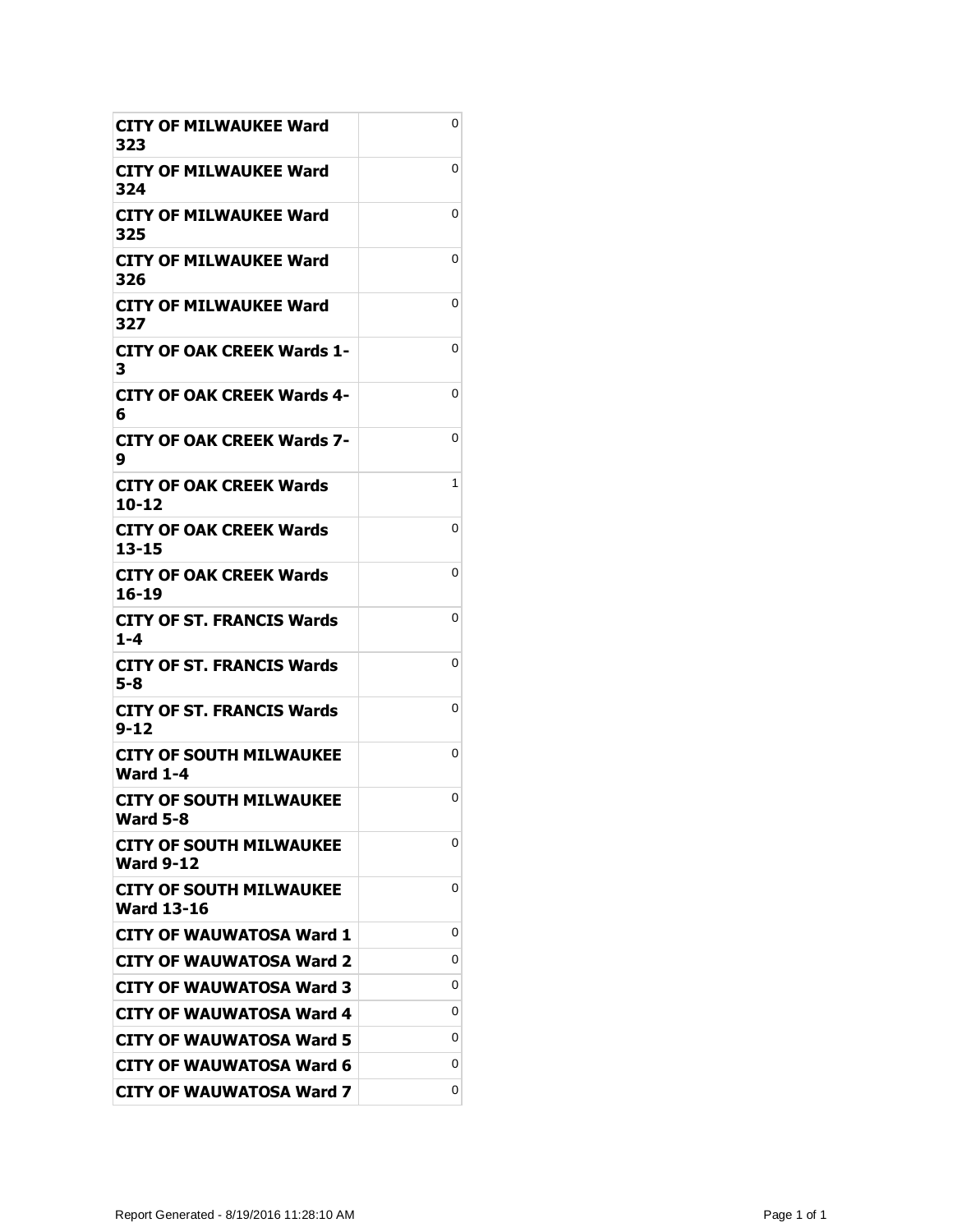| <b>CITY OF WAUWATOSA Ward 8</b>     | 0 |
|-------------------------------------|---|
| CITY OF WAUWATOSA Ward 9            | 0 |
| CITY OF WAUWATOSA Ward<br>10        | 0 |
| <b>CITY OF WAUWATOSA Ward</b><br>11 | 0 |
| <b>CITY OF WAUWATOSA Ward</b><br>12 | 0 |
| <b>CITY OF WAUWATOSA Ward</b><br>13 | 0 |
| CITY OF WAUWATOSA Ward<br>14        | 0 |
| CITY OF WAUWATOSA Ward<br>15        | 0 |
| CITY OF WAUWATOSA Ward<br>16        | 0 |
| CITY OF WAUWATOSA Ward<br>17        | 0 |
| <b>CITY OF WAUWATOSA Ward</b><br>18 | 0 |
| CITY OF WAUWATOSA Ward<br>19        | 0 |
| CITY OF WAUWATOSA Ward<br>20        | 0 |
| CITY OF WAUWATOSA Ward<br>21        | 0 |
| CITY OF WAUWATOSA Ward<br>22        | 0 |
| CITY OF WAUWATOSA Ward<br>23        | 0 |
| <b>CITY OF WAUWATOSA Ward</b><br>24 | 0 |
| <b>CITY OF WEST ALLIS Ward 1</b>    | 0 |
| <b>CITY OF WEST ALLIS Ward 2</b>    | 0 |
| <b>CITY OF WEST ALLIS Ward 3</b>    | 0 |
| <b>CITY OF WEST ALLIS Ward 4</b>    | 0 |
| <b>CITY OF WEST ALLIS Ward 5</b>    | 0 |
| <b>CITY OF WEST ALLIS Ward 6</b>    | 0 |
| <b>CITY OF WEST ALLIS Ward 7</b>    | 0 |
| <b>CITY OF WEST ALLIS Ward 8</b>    | 0 |
| <b>CITY OF WEST ALLIS Ward 9</b>    | 0 |
| <b>CITY OF WEST ALLIS Ward 10</b>   | 0 |